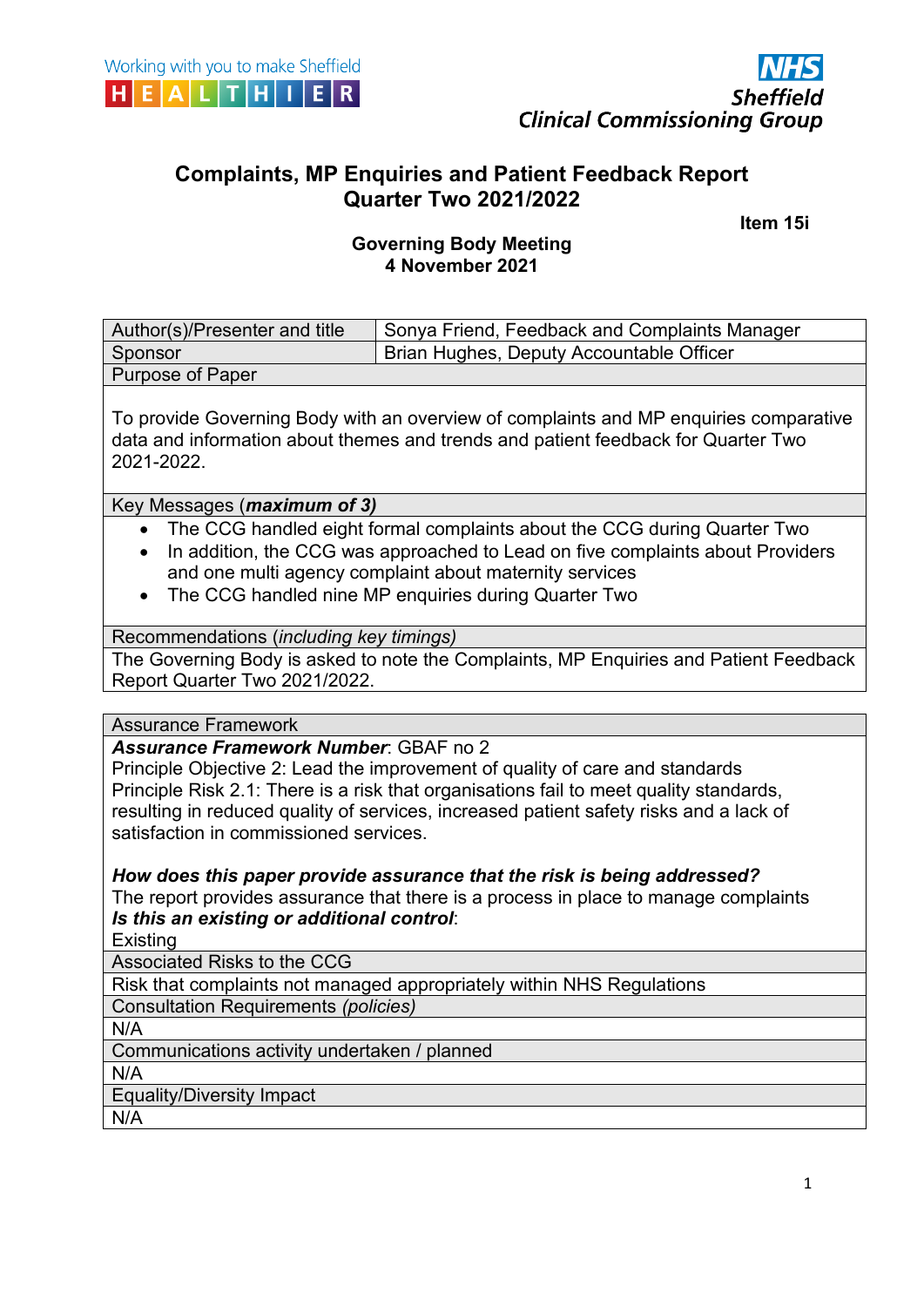# **Complaints, MP Enquiries and Patient Feedback Report Quarter Two 2021/22**

# **Governing Body Meeting**

### **4 November 2021**

#### **1. Introduction**

A complaint is an oral or written expression of dissatisfaction that requires a response. The CCG handles complaints and MP enquiries about:

- the conduct of NHS Sheffield CCG staff
- services that the CCG provides, including commissioning decisions.

When the CCG receives a complaint relating to services commissioned by the CCG and provided by another organisation, the CCG decides whether it is appropriate for the provider to handle the complaint directly or whether the CCG should handle the complaint<sup>[1](#page-1-0)</sup>. Where the CCG decides to handle the complaint, the provider is asked to investigate and provide the CCG with the outcome of their investigation. The CCG then responds to the complainant.

National guidance indicates that these complaints should be included in provider rather than CCG complaints statistics. Therefore, detailed information about provider complaints is not included in this report.

# **2. Complaints**

# **2.1. Number of complaints received**

During Quarter Two 2021/22 the CCG:

- handled eight complaints and four concerns about CCG services and decisions
- led six provider complaints, four of which remain open at the time of reporting
- redirected 52 complaints to another organisation to handle

<span id="page-1-0"></span><sup>1</sup> Factors that are taken into account include the subject and severity of the complaint, contractual breaches, pre-existing concerns relating to the provider, and the extent to which feedback from the complaint might inform commissioning decisions. The complainant must consent to their complaint being redirected to the provider to handle. The CCG considers it appropriate that, except in very exceptional circumstances, complaints relating to Sheffield Teaching Hospitals NHS Foundation Trust, Sheffield Health and Social Care NHS Foundation Trust and Sheffield Children's NHS Foundation Trust should be handled directly by the Trusts. The Trusts have a statutory responsibility to investigate complaints effectively, and the CCG has robust processes in place for monitoring the Trusts' compliance with complaints regulations.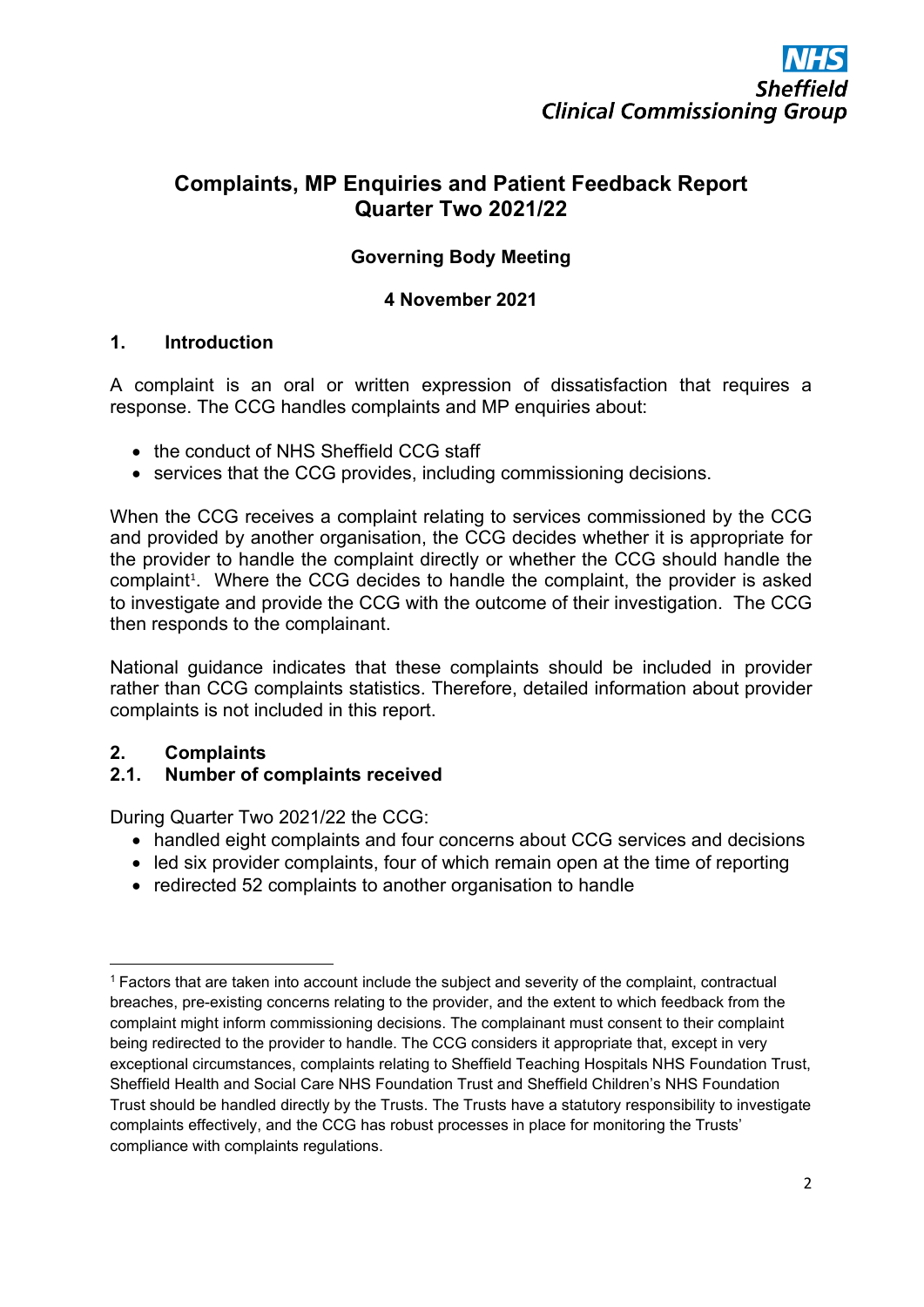#### **2.2. Timeliness of response**

We aim to acknowledge complaints within two working days and respond within 25 working days. This timeframe can be negotiated and amended with the agreement of the complainant. Of the eight complaints about CCG services and decisions:

- 7 (88%) were acknowledged within two working days
- 2 (29%) were responded to within 25 working days though 50% remain open and could still meet target

#### **2.3. Complaints by outcome**

Four complaints remain open at the time of reporting, two were upheld, one was not upheld, and one was partially upheld.



*Graph two: Number of formal complaints received, number not upheld and number either upheld or partially upheld (combined).*

#### **2.4. Complaints and Concerns by Subject**

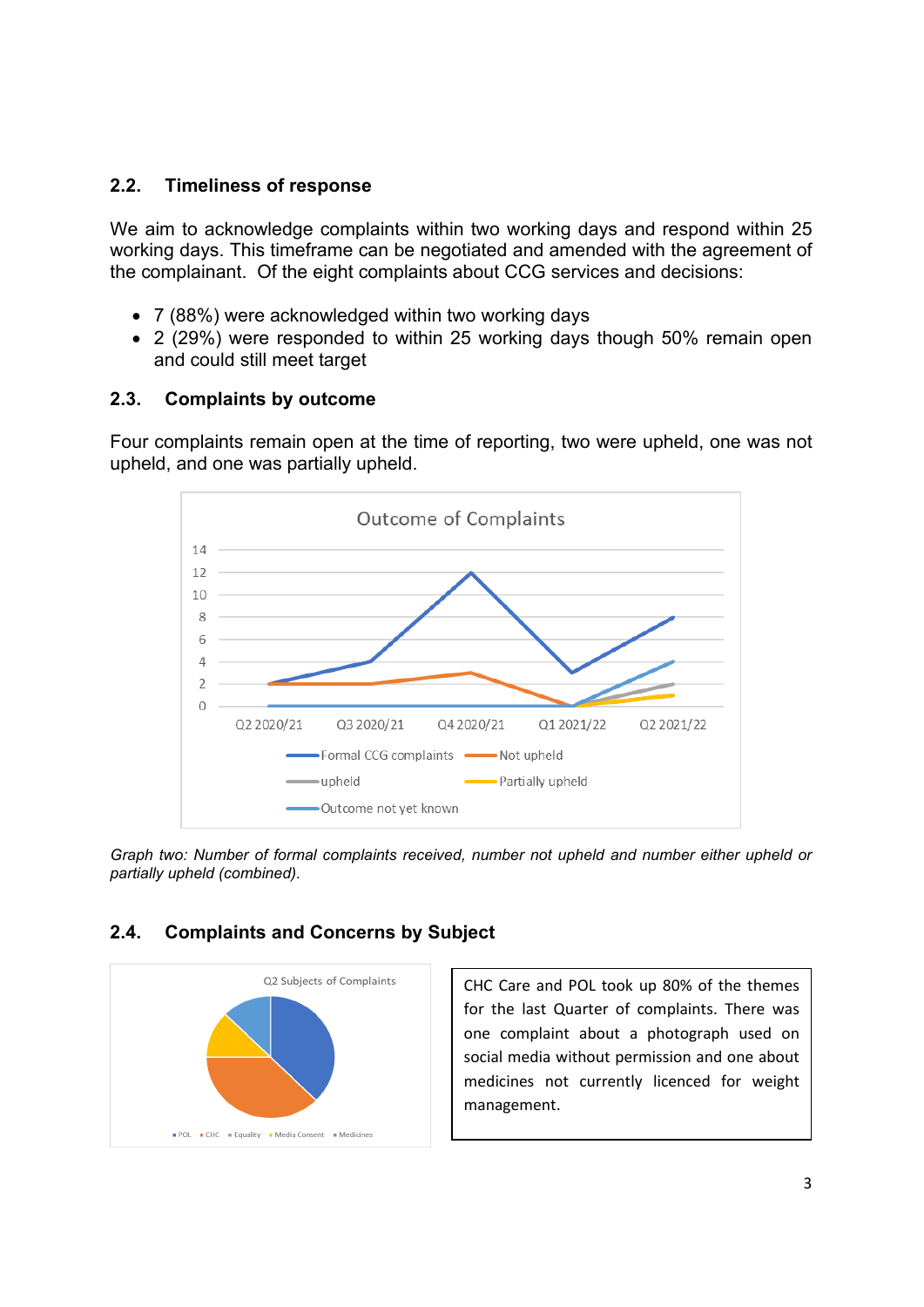## **2.5. Parliamentary and Health Service Ombudsman (PHSO)**

The CCG was approached to provide contractual information about a Provider which was subject to a historical complaint that had been investigated by the Ombudsman. The CCG received no new cases from the PHSO.

### **2.6. Commissioning and CCG policies and decisions**

No complaints were received directly relating to CCG policies or commissioning decisions.

# **2.7. Continuing Healthcare**

Of the three complaints lodged about Continuing Healthcare, one was based on historical safeguarding decisions and a Court of Protection Judgement which the CCG were unable to investigate further, one was in relation to a decision by Previously Unassessed Period of Care Team's decision to close a case following a significant delay in providing consent to act and one brought in relation to communication between Care Manager, Provider and CHC recipient's carer.

#### **3. MP enquiries**

When an MP raises a complaint on behalf of a constituent, this may be classified as a formal complaint. The CCG also responds to queries from MPs that do not meet the criteria of a formal complaint. These are classified as MP enquiries.

#### **3.1. Number of MP enquiries received**



During Quarter Two we handled nine MP enquiries.

*Graph 3: Number of MP enquiries about CCG services and decisions*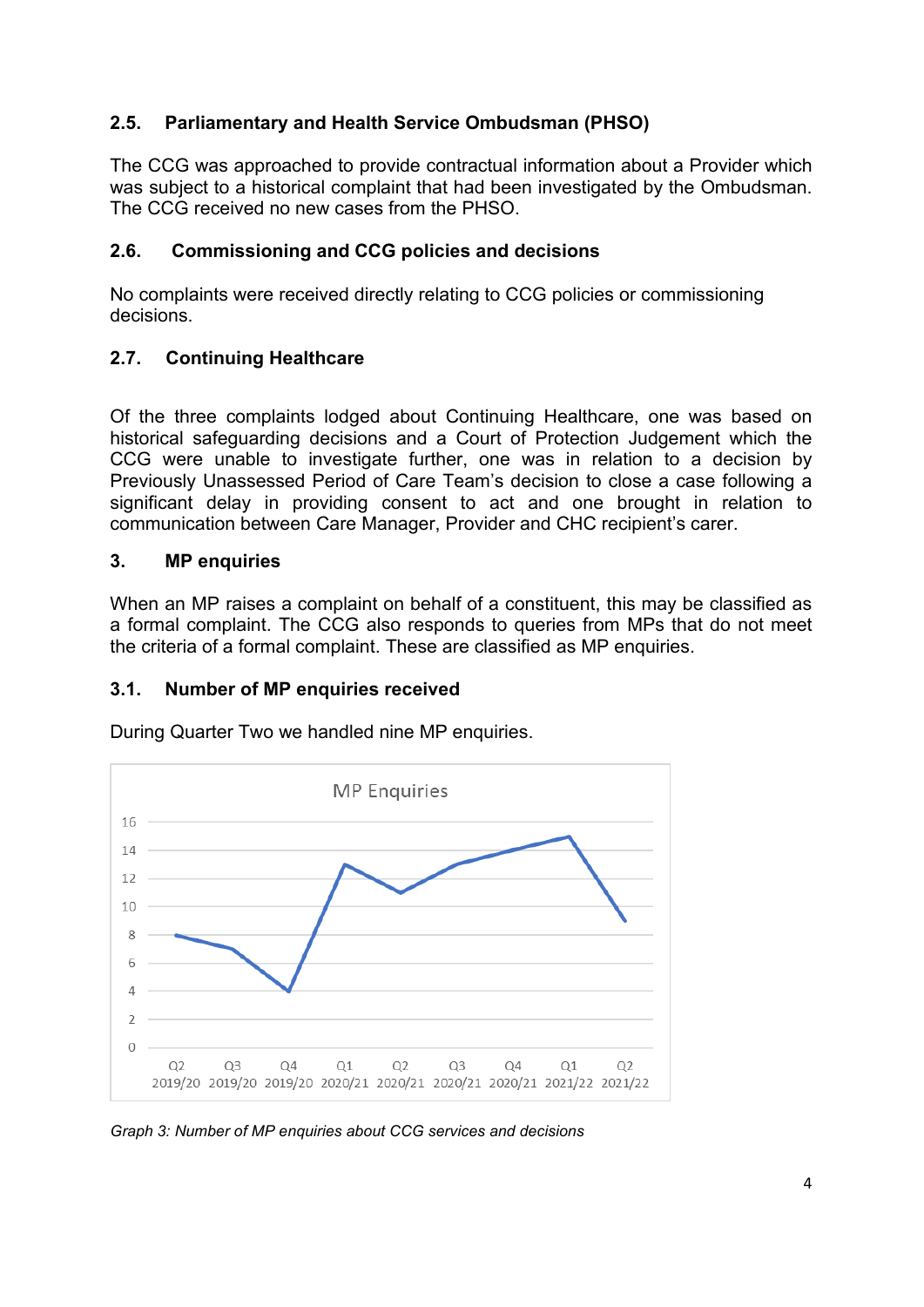## **Timeliness of response**

We aim to acknowledge MP enquiries within two working days and respond within 25 working days.

Of the nine MP enquiries handled during quarter two of 2021/22

- nine (100%) were acknowledged within two working days
- five (56%) have been responded to within 25 working days though two of the four current cases remain open and could reach target

#### **3.2. Subject of MP enquiries**

MP enquires included the following issues:

- $\triangleright$  Vaccination eligibility for constituents in specific cohorts
- $\triangleright$  Speech and Language (SaLT) Services for Adults
- $\triangleright$  Musculoskeletal (MSK) patient route
- $\triangleright$  Access to GPs

#### **4. Patient Experience Surveys**

#### **4.1. Prescription Order Line (POL)**

POL conduct a quarterly online survey; the results are shown below:

#### **4.1.1. Feedback for Quarter Two**

|                                        | 2020/21        | Q1 21/22 | Q2 21/22 |
|----------------------------------------|----------------|----------|----------|
| No. completing the survey              | 20             | 17       | 1        |
| No. recommend:                         |                |          |          |
| likely/ extremely likely               | 9              | 3        | 1        |
| unlikely/extremely unlikely            | 9              | 10       |          |
| neither likely or unlikely/ don't know | $\overline{2}$ | 4        |          |
| No. received by Complaints Team:       |                |          |          |
| Compliments                            | 18             | 3        | 3        |
| <b>Concerns/ Comments</b>              | 3              | 1        | $\Omega$ |
| Complaints                             | 4              | 4        | 4        |
|                                        |                |          |          |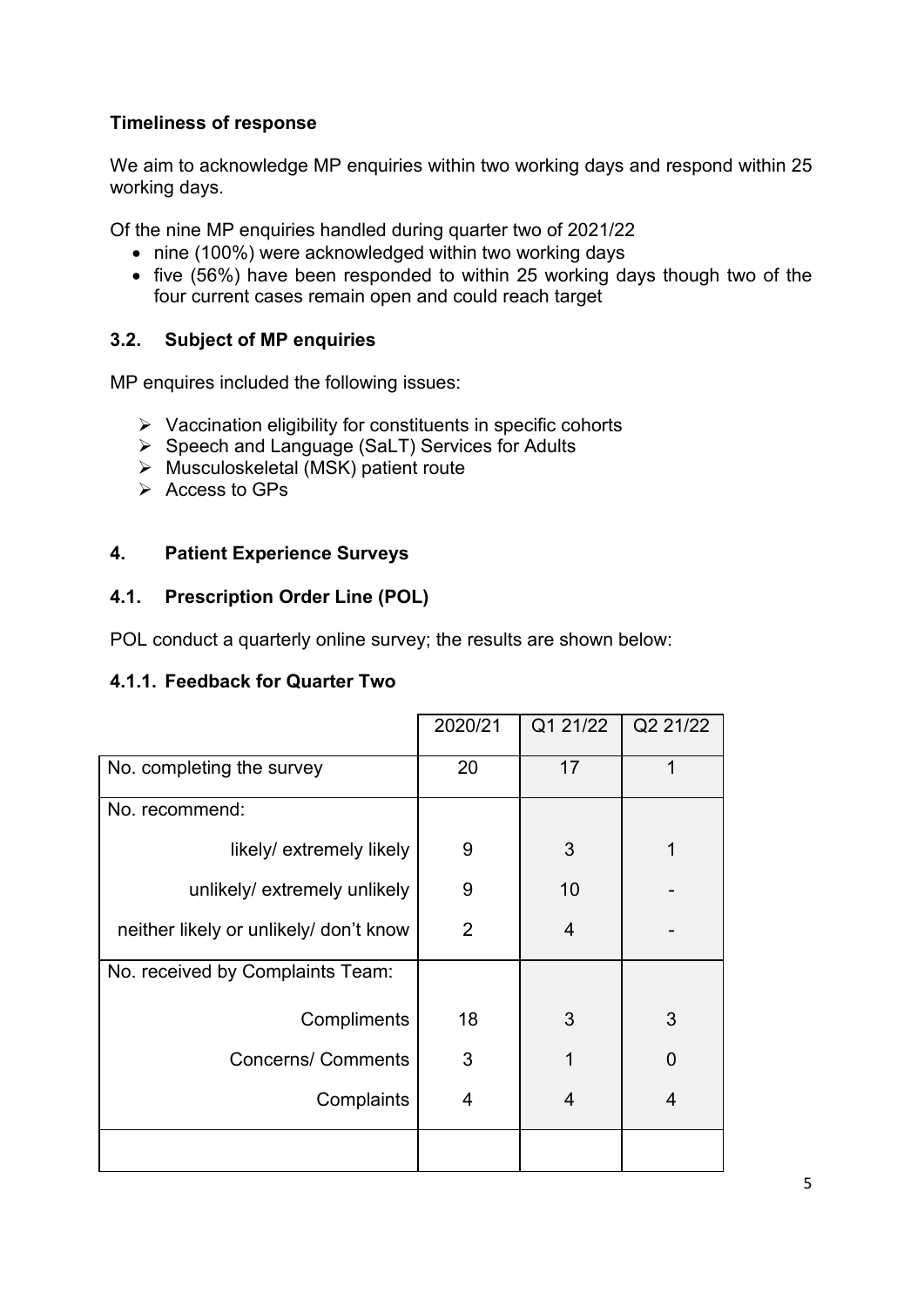| No. on the spot complaints received |  |  |
|-------------------------------------|--|--|
| and dealt with at the time          |  |  |
|                                     |  |  |

Q2 2021/22 marks the final quarter of the POL service. Following a large volume in Q1, just one response was received in Q2. Of this response they were extremely likely to recommend the service provided praise for the service.

Three compliments were received via the Complaints team.

## **4.2. Continuing Healthcare (CHC)**

The CHC team recognise that feedback questionnaires are not always the most effective way of gathering feedback. They received only three questionnaires during Quarter Two. The CHC Team have gone to SPIEEC and outlined new ways they intend to capture patient experience. This work is underway however, information gathered in the questionnaire for Quarter Two for the three respondents was as follows:

| Satisfaction Scores for the period Quarter Two | Theme Average Satisfaction<br>Score (%) |
|------------------------------------------------|-----------------------------------------|
| Intro to CHC service / Assessment process      | 63                                      |
| Contact with CHC service during Assessment     | 60                                      |
| Experience of CHC assessment process           | 63                                      |
| How did we make you feel?                      | 40                                      |
| <b>Total Average Satisfaction Score</b>        |                                         |
|                                                | $\Delta Q\%$                            |

#### **5. Compliments**

The CCG received 12 compliments during Quarter Two. Seven of those compliments were for staff within the CHC team and included reference to "brilliant" and "sensitive" care. Three compliments were received for POL staff. One for a Reception team member and one for the Complaints Officer, all sharing how helpful and supportive staff had been to members of the public.

#### **6. Development of Feedback and Complaints**

Following the Patient Experience, FOI and Feedback and Complaints Development Plan up to April 2022, the Feedback and Complaints Team will be delivering Investigating Officer training. This will hopefully bring about an agreed streamlined approach to decisions on where we Lead on investigating a provider response and provide more robust guidance for Investigating Officers to ensure we are able to meet our 25-day deadline. In addition, Feedback and Complaints have begun from Quarter Three 2021-22 risk grading each complaint and will be analysing this data in the quarterly reports going forward.